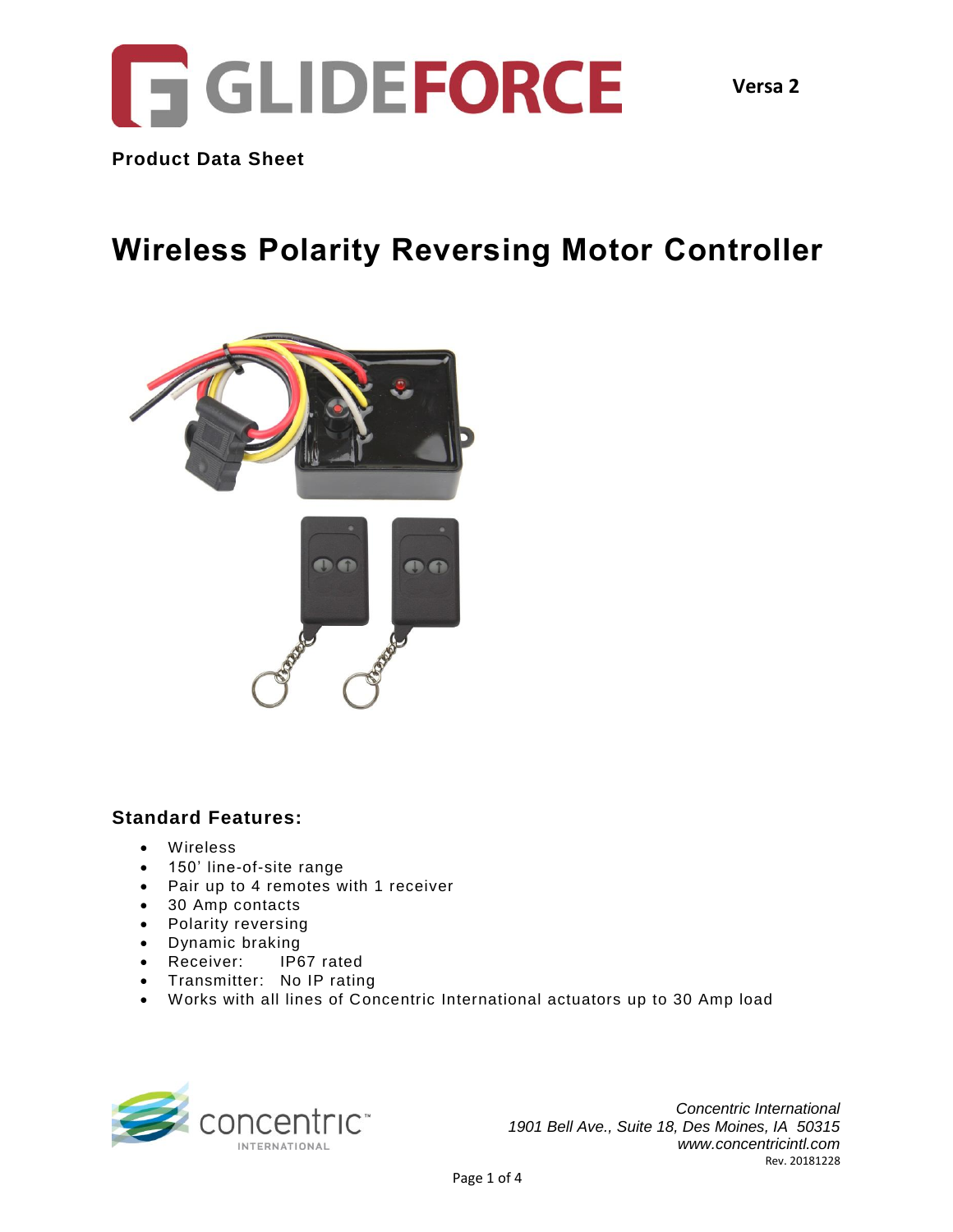

### **Specifications:**

- Transmitter battery: 12v LR23A
- Power supply: 12VDC (nominal)
- Standby current: 7mA
- Operating current: 137mA
- Duty rating: 50%
- Maximum ON time at 30 Amps: 30 minutes
- Lead length: 13"
- Lead wire gauge: 14 AWG
- RF section: 433 MHz
- Range: 150' (unrestricted)
- Transmitter: 2 button
- Transmitter pairing: Up to 4 transmitters
- Maximum output load: 30 Amps
- In-line fuse: 30 Amps
- Output voltage: 12 VDC (nominal) polarity reversing
- Output switching: Relay, momentary contact
- Mounting hole size: 3/16"
- Mounting hole spacing: 3-9/16"
- Receiver case: 3-3/16"L x 2-3/4"W x 1-5/8" D
- Receiver: IP67 rated
- Transmitter: No IP rating (not waterproof)

## **Wire Connections:**



Connect the Black and Red wires to 12 VDC power source (be sure to observe polarity noted). Make sure the amperage capacity of the power source meets or exceeds the requirements of the DC motor being operated with the unit.

Connect the Yellow and Gray wires to the 12 VDC motor (up to 30 amp maximum load).

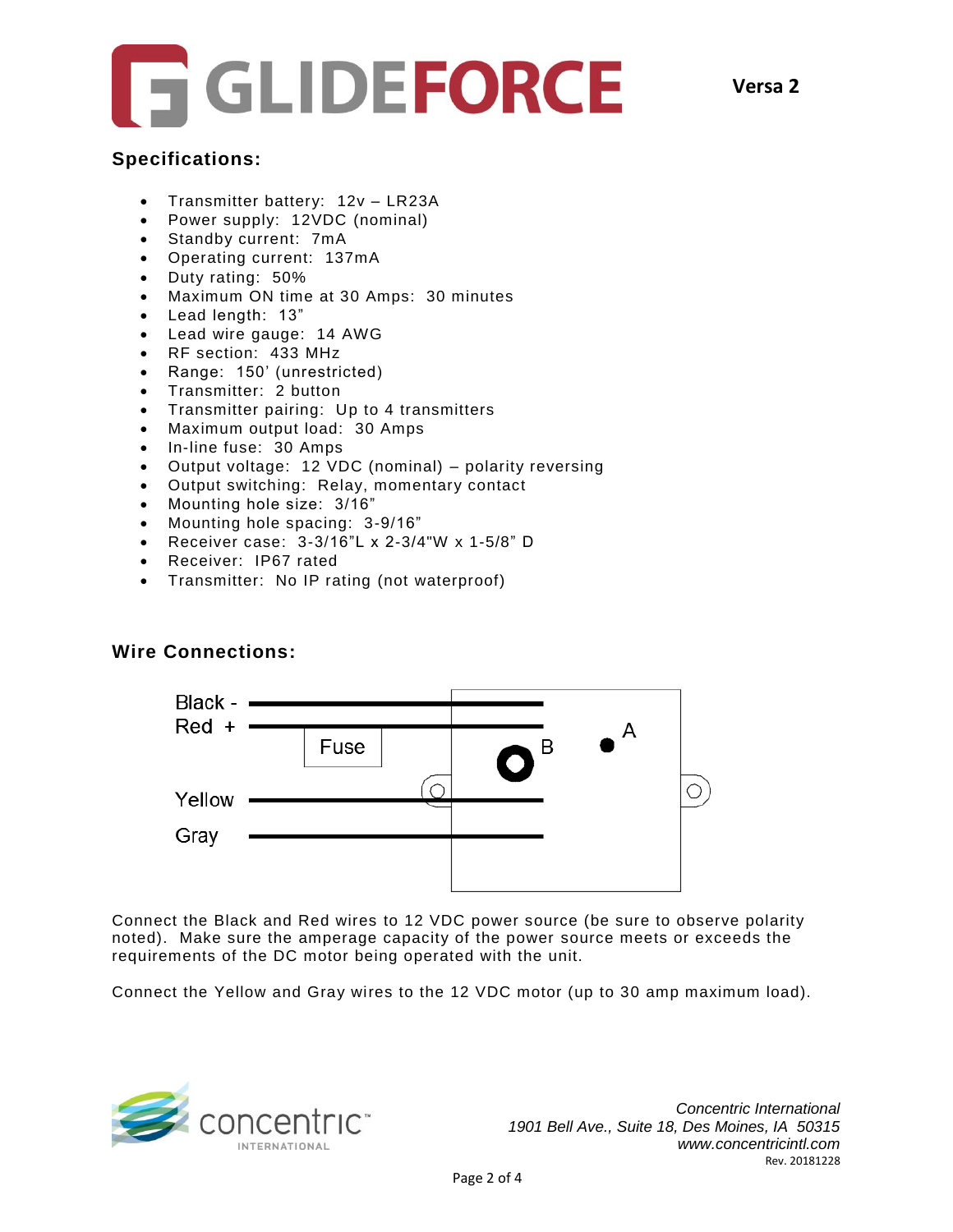

## **Operation:**

Press the left button on the remote transmitter to drive the motor in one direction. Press the right button on the remote transmitter to drive the motor in the other direction.

When the left button on the remote transmitter is pressed, if the motor rotation is opposite of what is desired, simply reverse the Yellow and Gray wire connections.

The red LED ("A" in the wiring diagram on page 2) does not turn ON during normal operation. It is only used during the transmitter pairing process.

The LED on the transmitter will blink whenever one of the transmitter buttons is pressed.

The Yellow and Gray wires are shorted together when a transmitter button is not pressed. This provides dynamic braking to the connected 12 VDC motor.

#### **Transmitter Pairing:**

With the VERSA 2 powered up, press and hold the red button ("B" in the wiring diagram on page 2) on the VERSA 2 for about 5 seconds to put the receiver into "Pairing Mode". The red LED ("A" in the wiring diagram on page 2) will illuminate to indicate the receiver is ready to pair with transmitter(s). You now will have about 15 seconds to pair up to 4 transmitters with the VERSA 2. To pair a transmitter, simply press and release either button on the transmitter you wish to pair while the red LED is on (do not hold the transmitter button down during the pairing process). When each transmitter pairs, the LED on the VERSA 2 will go off for about 1 second and then come back on – indicating that it paired properly. Typically, you would only press the transmitter button once during the pairing process. If you pair a single transmitter 4 times (press one of its buttons 4 times) within the 15 second pairing window, it will use up all 4 of the pairings available and you will not be able to pair a second transmitter to the VERSA 2 without restarting the pairing process.

**NOTE:** Once you put the VERSA 2 into pairing mode, it clears any previous pairing information it was storing so you will need to pair all of your transmitters at the same time (within the 15 second pairing window).

### **Replace Transmitter Battery:**



Carefully use a small screwdriver to pry open the case.





When replacing the battery, be sure to observe the noted polarity.

*Concentric International 1901 Bell Ave., Suite 18, Des Moines, IA 50315 www.concentricintl.com* Rev. 20181228